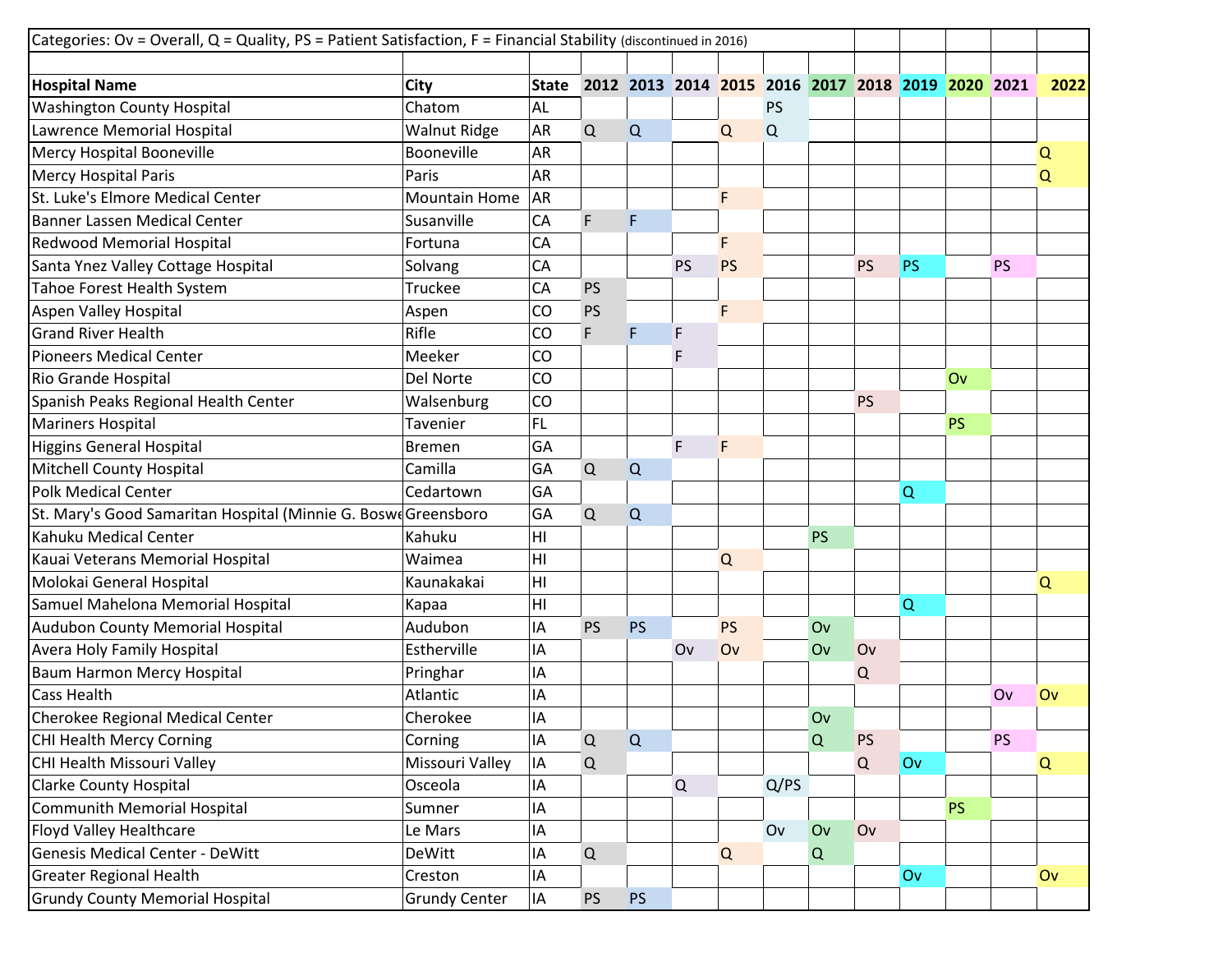| <b>Guttenburg Memorial Hospital</b><br>IA<br>Ov/Q<br><b>PS</b><br>Guttenberg<br>Hawarden Community Hospital<br>IA<br>Hawarden<br>$\mathsf Q$<br>Hegg Memorial Health Center/Avera Health<br><b>Rock Valley</b><br>IA<br>$\mathsf Q$<br>IA<br>Iowa Specialty Hospital - Belmond<br><b>PS</b><br><b>PS</b><br><b>PS</b><br>Belmond<br>PS<br>Q<br><b>PS</b><br>IA<br>Jackson County Regional Health Center<br>Marquoketa<br>Q<br>Jones Regional Medical Center<br>IA<br>F<br>Anamosa<br>Kossuth Regional Health Center<br>IA<br>Algona<br>Ov<br>Ov<br>Loring Hospital<br>Sac City<br>IA<br>Q<br>Q<br>Ov<br>Lucas County Health Center<br>Chariton<br>IA<br>Q<br>IA<br><b>PS</b><br>Winterset<br>IA<br><b>PS</b><br>Marengo<br>IA<br>New Hampton<br>Q<br>IA<br>Elkader<br><b>PS</b><br>IA<br><b>PS</b><br>Osage<br>Albia<br><b>PS</b><br>IA<br><b>PS</b><br>IA<br>Ov<br>Harlan<br>Q<br>Ov<br>Ov/PS Ov/PS<br>Orange City<br>IA<br>Pella Regional Health Center<br>Pella<br>IA<br>Ov<br>Ov<br><b>Washington County Hospital and Clinics</b><br>Washington<br>IA<br>Q<br>Winneshiek Medical Center<br>Decorah<br>IA<br>Ov<br>ID<br>Bear Lake Memorial Hospital<br>Ov/Q<br>Montpelier<br>Q<br>Lost Rivers Medical Center<br>ID<br><b>PS</b><br>Arco<br><b>American Falls</b><br>ID<br><b>PS</b><br>Power County Hospital District<br>McCall<br>ID<br>$\Omega$<br>ID<br>Ketchum<br>Q<br>Ov/PS<br>Salmon<br>ID<br>Q<br>Ov<br>IL<br>Hopedale<br>PS<br><b>PS</b><br>Monticello<br>IL<br><b>PS</b><br><b>PS</b><br>PS<br><b>PS</b><br><b>PS</b><br><b>Mason District Hospital</b><br>IL<br><b>PS</b><br>Havana<br><b>PS</b><br><b>Sparta Community Hospital</b><br>IL<br>Sparta<br>Q<br>IL<br>Murphysboro<br>Q<br>Highland<br>${\mathsf Q}$<br>IL<br><b>Washington County Hospital</b><br>Nashville<br>IL<br>Q<br>Margaret Mary Health<br><b>Batesville</b><br>$\sf IN$<br>Ov<br>Ov<br>Pulaski Memorial Hospital<br>IN<br>Q<br>Winamac<br><b>Anderson County Hospital</b><br>Garnett<br><b>KS</b><br><b>PS</b> |                                        |                       |           |  |  |  |    |    |    |
|---------------------------------------------------------------------------------------------------------------------------------------------------------------------------------------------------------------------------------------------------------------------------------------------------------------------------------------------------------------------------------------------------------------------------------------------------------------------------------------------------------------------------------------------------------------------------------------------------------------------------------------------------------------------------------------------------------------------------------------------------------------------------------------------------------------------------------------------------------------------------------------------------------------------------------------------------------------------------------------------------------------------------------------------------------------------------------------------------------------------------------------------------------------------------------------------------------------------------------------------------------------------------------------------------------------------------------------------------------------------------------------------------------------------------------------------------------------------------------------------------------------------------------------------------------------------------------------------------------------------------------------------------------------------------------------------------------------------------------------------------------------------------------------------------------------------------------------------------------------------------------------------------------------------------------------------------------------------------------------------------|----------------------------------------|-----------------------|-----------|--|--|--|----|----|----|
|                                                                                                                                                                                                                                                                                                                                                                                                                                                                                                                                                                                                                                                                                                                                                                                                                                                                                                                                                                                                                                                                                                                                                                                                                                                                                                                                                                                                                                                                                                                                                                                                                                                                                                                                                                                                                                                                                                                                                                                                   | <b>Guthrie County Hospital</b>         | <b>Guthrie Center</b> | IA        |  |  |  |    |    | Ov |
|                                                                                                                                                                                                                                                                                                                                                                                                                                                                                                                                                                                                                                                                                                                                                                                                                                                                                                                                                                                                                                                                                                                                                                                                                                                                                                                                                                                                                                                                                                                                                                                                                                                                                                                                                                                                                                                                                                                                                                                                   |                                        |                       |           |  |  |  |    |    |    |
|                                                                                                                                                                                                                                                                                                                                                                                                                                                                                                                                                                                                                                                                                                                                                                                                                                                                                                                                                                                                                                                                                                                                                                                                                                                                                                                                                                                                                                                                                                                                                                                                                                                                                                                                                                                                                                                                                                                                                                                                   |                                        |                       |           |  |  |  |    |    |    |
|                                                                                                                                                                                                                                                                                                                                                                                                                                                                                                                                                                                                                                                                                                                                                                                                                                                                                                                                                                                                                                                                                                                                                                                                                                                                                                                                                                                                                                                                                                                                                                                                                                                                                                                                                                                                                                                                                                                                                                                                   |                                        |                       |           |  |  |  |    |    |    |
|                                                                                                                                                                                                                                                                                                                                                                                                                                                                                                                                                                                                                                                                                                                                                                                                                                                                                                                                                                                                                                                                                                                                                                                                                                                                                                                                                                                                                                                                                                                                                                                                                                                                                                                                                                                                                                                                                                                                                                                                   |                                        |                       |           |  |  |  |    |    |    |
|                                                                                                                                                                                                                                                                                                                                                                                                                                                                                                                                                                                                                                                                                                                                                                                                                                                                                                                                                                                                                                                                                                                                                                                                                                                                                                                                                                                                                                                                                                                                                                                                                                                                                                                                                                                                                                                                                                                                                                                                   |                                        |                       |           |  |  |  |    |    |    |
|                                                                                                                                                                                                                                                                                                                                                                                                                                                                                                                                                                                                                                                                                                                                                                                                                                                                                                                                                                                                                                                                                                                                                                                                                                                                                                                                                                                                                                                                                                                                                                                                                                                                                                                                                                                                                                                                                                                                                                                                   |                                        |                       |           |  |  |  |    |    |    |
|                                                                                                                                                                                                                                                                                                                                                                                                                                                                                                                                                                                                                                                                                                                                                                                                                                                                                                                                                                                                                                                                                                                                                                                                                                                                                                                                                                                                                                                                                                                                                                                                                                                                                                                                                                                                                                                                                                                                                                                                   |                                        |                       |           |  |  |  |    |    |    |
|                                                                                                                                                                                                                                                                                                                                                                                                                                                                                                                                                                                                                                                                                                                                                                                                                                                                                                                                                                                                                                                                                                                                                                                                                                                                                                                                                                                                                                                                                                                                                                                                                                                                                                                                                                                                                                                                                                                                                                                                   |                                        |                       |           |  |  |  |    |    |    |
|                                                                                                                                                                                                                                                                                                                                                                                                                                                                                                                                                                                                                                                                                                                                                                                                                                                                                                                                                                                                                                                                                                                                                                                                                                                                                                                                                                                                                                                                                                                                                                                                                                                                                                                                                                                                                                                                                                                                                                                                   |                                        |                       |           |  |  |  |    |    |    |
|                                                                                                                                                                                                                                                                                                                                                                                                                                                                                                                                                                                                                                                                                                                                                                                                                                                                                                                                                                                                                                                                                                                                                                                                                                                                                                                                                                                                                                                                                                                                                                                                                                                                                                                                                                                                                                                                                                                                                                                                   | Madison County Healthcare System       |                       |           |  |  |  |    |    |    |
|                                                                                                                                                                                                                                                                                                                                                                                                                                                                                                                                                                                                                                                                                                                                                                                                                                                                                                                                                                                                                                                                                                                                                                                                                                                                                                                                                                                                                                                                                                                                                                                                                                                                                                                                                                                                                                                                                                                                                                                                   | Marengo Memorial Hospital              |                       |           |  |  |  |    |    |    |
|                                                                                                                                                                                                                                                                                                                                                                                                                                                                                                                                                                                                                                                                                                                                                                                                                                                                                                                                                                                                                                                                                                                                                                                                                                                                                                                                                                                                                                                                                                                                                                                                                                                                                                                                                                                                                                                                                                                                                                                                   | Mercy Medical Center of New Hampton    |                       |           |  |  |  |    |    |    |
|                                                                                                                                                                                                                                                                                                                                                                                                                                                                                                                                                                                                                                                                                                                                                                                                                                                                                                                                                                                                                                                                                                                                                                                                                                                                                                                                                                                                                                                                                                                                                                                                                                                                                                                                                                                                                                                                                                                                                                                                   | MercyOne Elkader Medical Center        |                       |           |  |  |  |    |    |    |
|                                                                                                                                                                                                                                                                                                                                                                                                                                                                                                                                                                                                                                                                                                                                                                                                                                                                                                                                                                                                                                                                                                                                                                                                                                                                                                                                                                                                                                                                                                                                                                                                                                                                                                                                                                                                                                                                                                                                                                                                   | Mitchell County Regional Health Center |                       |           |  |  |  |    |    |    |
|                                                                                                                                                                                                                                                                                                                                                                                                                                                                                                                                                                                                                                                                                                                                                                                                                                                                                                                                                                                                                                                                                                                                                                                                                                                                                                                                                                                                                                                                                                                                                                                                                                                                                                                                                                                                                                                                                                                                                                                                   | Monroe County Hospital & Clinics       |                       |           |  |  |  |    |    |    |
|                                                                                                                                                                                                                                                                                                                                                                                                                                                                                                                                                                                                                                                                                                                                                                                                                                                                                                                                                                                                                                                                                                                                                                                                                                                                                                                                                                                                                                                                                                                                                                                                                                                                                                                                                                                                                                                                                                                                                                                                   | <b>Myrtue Medical Center</b>           |                       |           |  |  |  |    |    |    |
|                                                                                                                                                                                                                                                                                                                                                                                                                                                                                                                                                                                                                                                                                                                                                                                                                                                                                                                                                                                                                                                                                                                                                                                                                                                                                                                                                                                                                                                                                                                                                                                                                                                                                                                                                                                                                                                                                                                                                                                                   | Orange City Health System              |                       |           |  |  |  |    |    |    |
|                                                                                                                                                                                                                                                                                                                                                                                                                                                                                                                                                                                                                                                                                                                                                                                                                                                                                                                                                                                                                                                                                                                                                                                                                                                                                                                                                                                                                                                                                                                                                                                                                                                                                                                                                                                                                                                                                                                                                                                                   |                                        |                       |           |  |  |  |    |    |    |
|                                                                                                                                                                                                                                                                                                                                                                                                                                                                                                                                                                                                                                                                                                                                                                                                                                                                                                                                                                                                                                                                                                                                                                                                                                                                                                                                                                                                                                                                                                                                                                                                                                                                                                                                                                                                                                                                                                                                                                                                   |                                        |                       |           |  |  |  |    |    |    |
|                                                                                                                                                                                                                                                                                                                                                                                                                                                                                                                                                                                                                                                                                                                                                                                                                                                                                                                                                                                                                                                                                                                                                                                                                                                                                                                                                                                                                                                                                                                                                                                                                                                                                                                                                                                                                                                                                                                                                                                                   |                                        |                       |           |  |  |  |    |    |    |
|                                                                                                                                                                                                                                                                                                                                                                                                                                                                                                                                                                                                                                                                                                                                                                                                                                                                                                                                                                                                                                                                                                                                                                                                                                                                                                                                                                                                                                                                                                                                                                                                                                                                                                                                                                                                                                                                                                                                                                                                   |                                        |                       |           |  |  |  |    |    |    |
|                                                                                                                                                                                                                                                                                                                                                                                                                                                                                                                                                                                                                                                                                                                                                                                                                                                                                                                                                                                                                                                                                                                                                                                                                                                                                                                                                                                                                                                                                                                                                                                                                                                                                                                                                                                                                                                                                                                                                                                                   |                                        |                       |           |  |  |  |    |    |    |
|                                                                                                                                                                                                                                                                                                                                                                                                                                                                                                                                                                                                                                                                                                                                                                                                                                                                                                                                                                                                                                                                                                                                                                                                                                                                                                                                                                                                                                                                                                                                                                                                                                                                                                                                                                                                                                                                                                                                                                                                   |                                        |                       |           |  |  |  |    |    |    |
|                                                                                                                                                                                                                                                                                                                                                                                                                                                                                                                                                                                                                                                                                                                                                                                                                                                                                                                                                                                                                                                                                                                                                                                                                                                                                                                                                                                                                                                                                                                                                                                                                                                                                                                                                                                                                                                                                                                                                                                                   | St. Luke's McCall Medical Center       |                       |           |  |  |  |    |    |    |
|                                                                                                                                                                                                                                                                                                                                                                                                                                                                                                                                                                                                                                                                                                                                                                                                                                                                                                                                                                                                                                                                                                                                                                                                                                                                                                                                                                                                                                                                                                                                                                                                                                                                                                                                                                                                                                                                                                                                                                                                   | St. Luke's Wood River Medical Center   |                       |           |  |  |  |    |    |    |
|                                                                                                                                                                                                                                                                                                                                                                                                                                                                                                                                                                                                                                                                                                                                                                                                                                                                                                                                                                                                                                                                                                                                                                                                                                                                                                                                                                                                                                                                                                                                                                                                                                                                                                                                                                                                                                                                                                                                                                                                   | <b>Steele Memorial Medical Center</b>  |                       |           |  |  |  |    |    |    |
|                                                                                                                                                                                                                                                                                                                                                                                                                                                                                                                                                                                                                                                                                                                                                                                                                                                                                                                                                                                                                                                                                                                                                                                                                                                                                                                                                                                                                                                                                                                                                                                                                                                                                                                                                                                                                                                                                                                                                                                                   | <b>Hopedale Medical Complex</b>        |                       |           |  |  |  |    |    |    |
|                                                                                                                                                                                                                                                                                                                                                                                                                                                                                                                                                                                                                                                                                                                                                                                                                                                                                                                                                                                                                                                                                                                                                                                                                                                                                                                                                                                                                                                                                                                                                                                                                                                                                                                                                                                                                                                                                                                                                                                                   | <b>Kirby Medical Center</b>            |                       |           |  |  |  |    |    |    |
|                                                                                                                                                                                                                                                                                                                                                                                                                                                                                                                                                                                                                                                                                                                                                                                                                                                                                                                                                                                                                                                                                                                                                                                                                                                                                                                                                                                                                                                                                                                                                                                                                                                                                                                                                                                                                                                                                                                                                                                                   |                                        |                       |           |  |  |  |    |    |    |
|                                                                                                                                                                                                                                                                                                                                                                                                                                                                                                                                                                                                                                                                                                                                                                                                                                                                                                                                                                                                                                                                                                                                                                                                                                                                                                                                                                                                                                                                                                                                                                                                                                                                                                                                                                                                                                                                                                                                                                                                   |                                        |                       |           |  |  |  |    |    |    |
|                                                                                                                                                                                                                                                                                                                                                                                                                                                                                                                                                                                                                                                                                                                                                                                                                                                                                                                                                                                                                                                                                                                                                                                                                                                                                                                                                                                                                                                                                                                                                                                                                                                                                                                                                                                                                                                                                                                                                                                                   | St. Joseph Memorial Hospital           |                       |           |  |  |  |    |    |    |
|                                                                                                                                                                                                                                                                                                                                                                                                                                                                                                                                                                                                                                                                                                                                                                                                                                                                                                                                                                                                                                                                                                                                                                                                                                                                                                                                                                                                                                                                                                                                                                                                                                                                                                                                                                                                                                                                                                                                                                                                   | St. Joseph's Hospital                  |                       |           |  |  |  |    |    |    |
|                                                                                                                                                                                                                                                                                                                                                                                                                                                                                                                                                                                                                                                                                                                                                                                                                                                                                                                                                                                                                                                                                                                                                                                                                                                                                                                                                                                                                                                                                                                                                                                                                                                                                                                                                                                                                                                                                                                                                                                                   |                                        |                       |           |  |  |  |    |    |    |
|                                                                                                                                                                                                                                                                                                                                                                                                                                                                                                                                                                                                                                                                                                                                                                                                                                                                                                                                                                                                                                                                                                                                                                                                                                                                                                                                                                                                                                                                                                                                                                                                                                                                                                                                                                                                                                                                                                                                                                                                   |                                        |                       |           |  |  |  |    |    |    |
|                                                                                                                                                                                                                                                                                                                                                                                                                                                                                                                                                                                                                                                                                                                                                                                                                                                                                                                                                                                                                                                                                                                                                                                                                                                                                                                                                                                                                                                                                                                                                                                                                                                                                                                                                                                                                                                                                                                                                                                                   |                                        |                       |           |  |  |  |    |    |    |
|                                                                                                                                                                                                                                                                                                                                                                                                                                                                                                                                                                                                                                                                                                                                                                                                                                                                                                                                                                                                                                                                                                                                                                                                                                                                                                                                                                                                                                                                                                                                                                                                                                                                                                                                                                                                                                                                                                                                                                                                   |                                        |                       |           |  |  |  |    |    |    |
|                                                                                                                                                                                                                                                                                                                                                                                                                                                                                                                                                                                                                                                                                                                                                                                                                                                                                                                                                                                                                                                                                                                                                                                                                                                                                                                                                                                                                                                                                                                                                                                                                                                                                                                                                                                                                                                                                                                                                                                                   | <b>Clay County Health Services</b>     | Clay Center           | <b>KS</b> |  |  |  | Ov | Ov |    |
| Burlington<br>KS<br>Q                                                                                                                                                                                                                                                                                                                                                                                                                                                                                                                                                                                                                                                                                                                                                                                                                                                                                                                                                                                                                                                                                                                                                                                                                                                                                                                                                                                                                                                                                                                                                                                                                                                                                                                                                                                                                                                                                                                                                                             | <b>Coffey County Hospital</b>          |                       |           |  |  |  |    |    |    |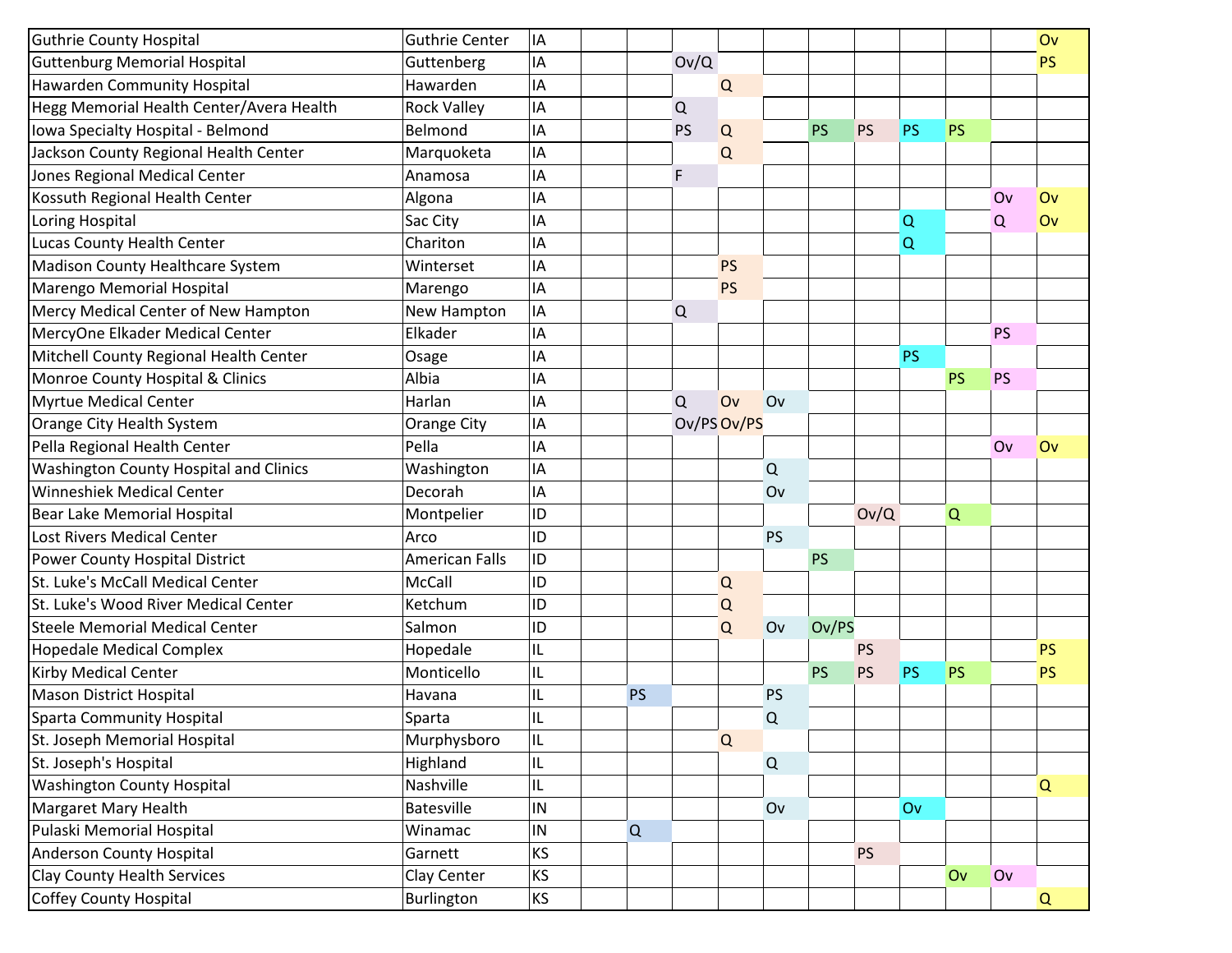| Comanche County Hospital                         | Coldwater               | <b>KS</b> |             |           |           |           |           | <b>PS</b> |   |           | $\overline{Q}$ | $\alpha$  |           |
|--------------------------------------------------|-------------------------|-----------|-------------|-----------|-----------|-----------|-----------|-----------|---|-----------|----------------|-----------|-----------|
| Community HealthCare System - Onaga & St. Mary's | Onaga                   | KS        |             |           |           |           |           | $\Omega$  |   |           |                |           |           |
| <b>Community Memorial Healthcare</b>             | Marysville              | KS        |             |           |           |           |           |           |   |           |                | Ov        | Ov        |
| <b>Decatur Health Systems</b>                    | Oberlin                 | KS        |             | Q         |           |           |           |           |   |           |                |           |           |
| <b>Gove County Medical Center</b>                | Quinter                 | KS        |             |           |           |           |           |           |   |           | $Ov/Q$ Q       |           |           |
| <b>Graham County Hospital</b>                    | <b>Hill City</b>        | KS        |             |           |           |           |           |           |   | Ov        |                | Ov        |           |
| <b>Grisell Memorial Hospital</b>                 | Ransom                  | KS        |             |           |           |           |           |           | Q |           |                |           |           |
| <b>Holton Community Hospital</b>                 | Holton                  | KS        |             |           |           |           | <b>PS</b> |           |   |           |                |           | <b>PS</b> |
| Kingman Healthcare Center                        | Kingman                 | KS        |             |           |           |           |           |           | Q |           | Ov             | Ov        |           |
| Kiowa District Healthcare                        | Kiowa                   | KS        |             |           |           | F         |           |           |   |           |                | Q/PS      |           |
| Meade District Hospital                          | Meade                   | KS        |             |           |           | <b>PS</b> |           |           |   |           |                |           |           |
| Medicine Lodge Memorial Hospitsl                 | Medicine Lodge          | KS        |             |           |           |           |           |           |   |           | $\overline{Q}$ | $\alpha$  | Q         |
| Minneola District Hospital #2                    | Minneola                | <b>KS</b> |             |           |           |           | $\Omega$  |           |   | <b>PS</b> |                |           |           |
| <b>Osborne County Memorial Hospital</b>          | Osborne                 | KS        |             | Q         |           |           |           |           |   |           |                | 0v/Q 0v\Q |           |
| Phillips County Health Systems                   | Phillipsburg            | KS        |             |           |           |           |           | Ov        |   |           |                |           |           |
| Sabetha Community Hospital                       | Sabetha                 | KS        | <b>PS</b>   | PS        |           |           |           |           |   |           | Ov/Q           |           | <b>PS</b> |
| Sheridan City Health Complex                     | Hoxie                   | KS        |             |           |           |           |           |           |   |           | $\alpha$       |           |           |
| Smith County Memorial Hospital                   | <b>Smith Center</b>     | KS        |             |           |           |           |           | Ov        |   |           |                |           |           |
| St. Luke Hospital and Living Center              | Marion                  | KS        |             |           |           |           |           |           | Q |           |                |           |           |
| <b>Stafford County Hospital</b>                  | Stafford                | KS        |             |           |           |           |           |           |   |           |                | Q         |           |
| <b>Stevens County Hospital</b>                   | Hugoton                 | KS        |             |           | F         |           |           |           |   |           |                |           |           |
| Sumner City Hospital District No 1               | Caldwell                | KS        |             |           |           |           |           |           |   |           | $\Omega$       |           |           |
| <b>Casey County Hospital</b>                     | Liberty                 | KY        |             |           |           |           |           |           |   |           | <b>PS</b>      | <b>PS</b> |           |
| <b>McDowell ARH Hospital</b>                     | McDowell                | KY        |             |           |           |           | $\Omega$  |           |   |           |                |           | <b>PS</b> |
| <b>Methodist Hospital Union County</b>           | Morganfield             | KY        | $\mathsf F$ | F         |           |           |           |           |   |           |                |           |           |
| St. Elizabeth Healthcare - Grant                 | Williamstown            | KY        |             |           |           |           |           | Q         |   |           | <b>PS</b>      |           |           |
| <b>Wayne County Hospital</b>                     | Monticello              | KY        |             |           |           | Q         | Q         |           |   |           |                |           |           |
| Abrom Kaplan Memorial Hospital                   | Kaplan                  | LA        |             |           | F         | F         |           |           |   | <b>PS</b> | <b>PS</b>      |           |           |
| <b>Assumption Communitiy Hospital</b>            | Napoleonville           | LA        |             |           |           | <b>PS</b> |           |           |   |           |                |           |           |
| Lady of the Sea General Hospital                 | Cut Off                 | LA        |             |           |           |           | <b>PS</b> |           |   |           | <b>PS</b>      | <b>PS</b> |           |
| Pointe Coupee General Hospital                   | New Roads               | LA        |             |           | $\Omega$  |           |           |           |   |           |                |           |           |
| <b>Prevost Memorial Hospital</b>                 | Donaldsonville          | LA        | F           | F         | F         |           |           |           |   |           |                |           |           |
| <b>Reeves Memorial Medical Center</b>            | <b>Bernice</b>          | LA        |             |           |           | <b>PS</b> |           |           |   |           |                |           |           |
| Richland Parish Hospital - Delhi                 | Delhi                   | LA        | <b>PS</b>   | <b>PS</b> |           |           |           |           |   |           |                | <b>PS</b> |           |
| St. James Parish Hospital                        | Lutcher                 | LA        |             |           |           |           |           |           |   |           |                |           | <b>PS</b> |
| St. Martin Hospital                              | <b>Beaux Bridge</b>     | LA        |             |           |           | <b>PS</b> |           |           |   |           | <b>PS</b>      |           |           |
| <b>Union General Hospital</b>                    | Farmerville             | LA        |             |           |           |           |           | <b>PS</b> |   |           | <b>PS</b>      | <b>PS</b> | PS.       |
| West Feliciana Parish Hospital                   | Saint Francisville   LA |           | <b>PS</b>   | PS        |           |           |           |           |   |           |                |           |           |
| <b>Fairview Hospital</b>                         | Great Barrington   MA   |           | <b>PS</b>   |           | <b>PS</b> | <b>PS</b> |           |           |   | Ov        |                |           | Ov/PS     |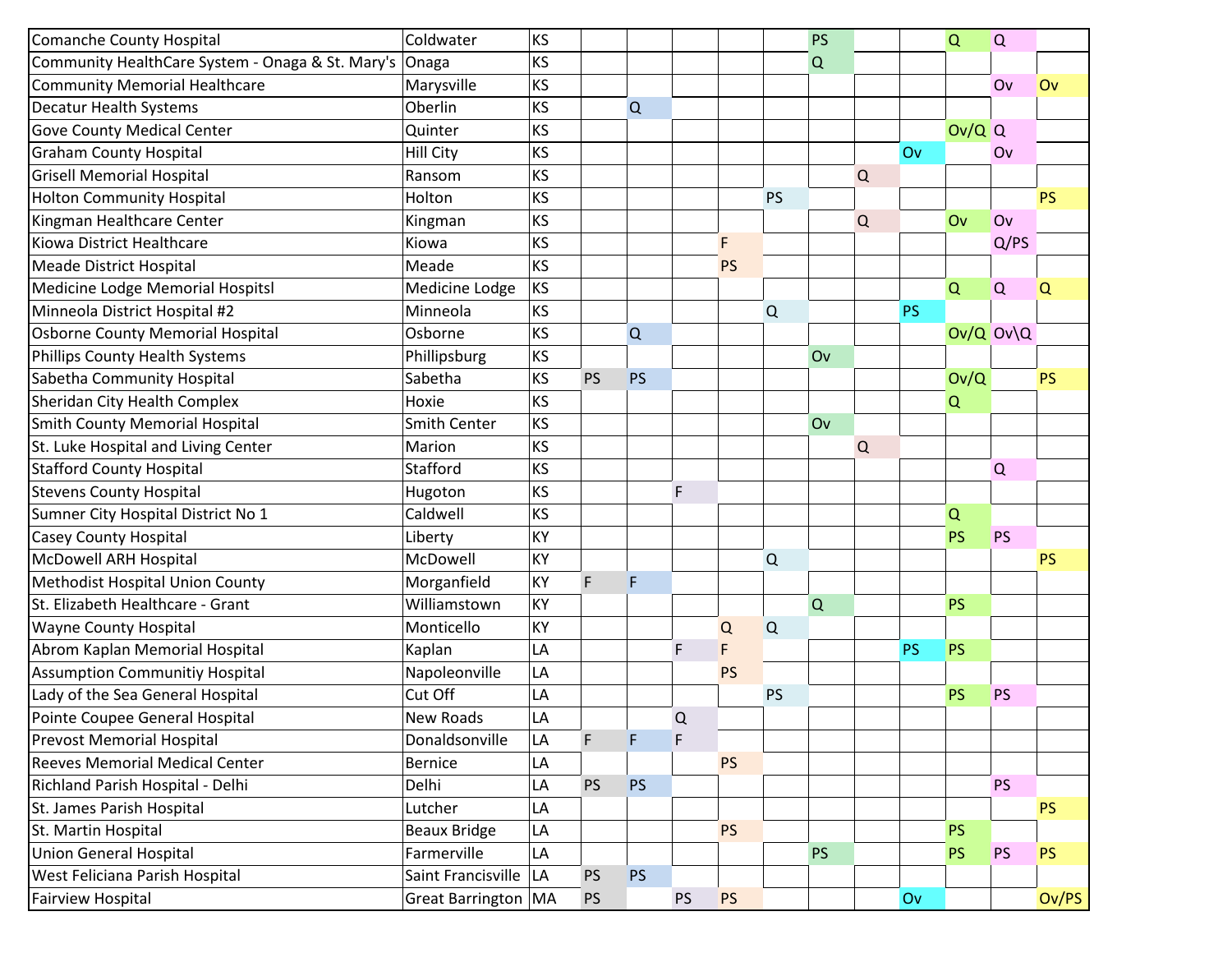| Martha's Vineyard Hospital                                       | Oak Bluffs        | MA        |           |           | Ov          | Ov          |             |             |           |           |           |    |           |
|------------------------------------------------------------------|-------------------|-----------|-----------|-----------|-------------|-------------|-------------|-------------|-----------|-----------|-----------|----|-----------|
| <b>Blue Hill Memorial Hospital</b>                               | <b>Blue Hill</b>  | ME        |           |           |             |             | <b>PS</b>   |             |           |           |           |    |           |
| <b>Bridgton Hospital</b>                                         | Bridgton          | ME        |           |           |             |             | Ov/Q        |             |           |           |           |    |           |
| Charles A. Dean Memorial Hospital                                | Greenville        | ME        | Q/PS      |           | <b>PS</b>   |             |             | Q           |           |           |           |    |           |
| Down East Community Hospital                                     | Machias           | ME        |           |           | $\mathsf Q$ |             |             |             |           |           |           |    |           |
| Mount Desert Island Hospital                                     | <b>Bar Harbor</b> | <b>ME</b> | <b>PS</b> | <b>PS</b> | Q           |             |             |             |           |           |           |    |           |
| Redington Fairview General Hospital                              | Skowhegan         | ME        |           |           |             | Ov          |             |             |           |           |           |    |           |
| <b>Rumford Hospital</b>                                          | Rumford           | ME        |           |           |             |             | $\mathsf Q$ |             |           |           |           |    |           |
| <b>Waldo County General Hospital</b>                             | <b>Belfast</b>    | ME        |           |           |             | Ov          |             |             |           |           |           |    |           |
| Aspirus Iron River Hospital & Clinics, Inc.                      | <b>Iron River</b> | MI        |           |           |             |             |             | Ov          |           |           |           |    |           |
| Aspirus Ironwood Hospital & Clinics, Inc.                        | Ironwood          | MI        |           |           |             | Ov          | Ov          | Ov          | Ov        |           |           |    | Ov        |
| Harbor Beach Community Hospital                                  | Harbor Beach      | MI        | PS        | <b>PS</b> |             |             |             |             |           |           |           |    |           |
| <b>Munising Memorial Hospital</b>                                | Munising          | MI        |           |           |             |             |             |             |           | <b>PS</b> |           |    |           |
| <b>Schoolcraft Memorial Hospital</b>                             | Manistique        | MI        |           |           |             |             | <b>PS</b>   |             |           |           |           |    |           |
| Spectrum Health United Memorial, Kelsey Campus                   | Lakeview          | MI        | <b>PS</b> |           |             |             |             |             |           |           |           |    |           |
| <b>Bigfork Valley Hospital</b>                                   | <b>Bigfork</b>    | MN        | PS        | <b>PS</b> | <b>PS</b>   |             | <b>PS</b>   | PS          | $Q/PS$ PS |           | <b>PS</b> |    | <b>PS</b> |
| Essentia Helath - Fosston/First Care Med Services                | Fosston           | MN        |           | Q         | Q           |             |             |             |           |           |           |    |           |
| <b>Kittson Healthcare</b>                                        | Hallock           | MN        |           |           |             |             |             |             |           | <b>PS</b> | <b>PS</b> |    | PS        |
| Madelia Health                                                   | Madelia           | <b>MN</b> |           |           |             |             |             |             |           |           | PS        | PS | PS        |
| <b>Madison Hospital</b>                                          | Madison           | MN        |           |           | <b>PS</b>   |             |             |             |           |           |           |    |           |
| May Clinic Health System in St. James                            | St. James         | MN        |           |           |             |             |             | $\Omega$    |           | Q         | Ov        |    |           |
| Mayo Clinic Health System - Springfield (now closed) Springfield |                   | MN        | F         | F         |             |             | Q           |             |           |           | <b>PS</b> |    |           |
| Mayo Clinic Health System - Waseca                               | Waseca            | MN        | F         | F         | F           |             |             |             |           |           |           |    |           |
| Murray County Medical Center                                     | Slayton           | MN        |           |           |             |             |             |             | <b>PS</b> |           |           |    |           |
| <b>New Ulm Medical Center</b>                                    | New Ulm           | <b>MN</b> |           |           | Ov          | Ov          |             | Ov          |           | Ov        |           |    |           |
| Prairie Ridge Hospital and Health Services                       | <b>Elbow Lake</b> | MN        |           |           |             | $\mathsf Q$ |             |             |           |           | <b>PS</b> |    |           |
| Riverwood Healthcare Center                                      | Aitkin            | MN        |           |           |             |             |             | Ov          | Ov        |           |           |    |           |
| Sanford Canby Medical Center                                     | Canby             | MN        |           |           | $\mathsf Q$ |             |             |             |           |           |           |    |           |
| Sanford Luvern Medical Center                                    | Luverne           | MN        |           |           |             |             |             | $\mathsf Q$ |           |           |           |    |           |
| <b>Sanford Tracy Medical Center</b>                              | <b>Tracy</b>      | MN        |           |           |             |             | <b>PS</b>   |             |           |           |           |    |           |
| Sanford Westbrook Medical Center                                 | Westbrook         | MN        | PS        |           |             |             | <b>PS</b>   |             | Q         | $\Omega$  |           |    |           |
| Sanford Wheaton Medical Center                                   | Wheaton           | MN        |           |           |             |             |             | <b>PS</b>   |           |           |           |    |           |
| <b>Sparrow Clinton Hospital</b>                                  | Saint Johns       | MN        |           |           | F           | F           | Ov          |             |           |           |           |    |           |
| St. Elizabeth Medical Center                                     | Wabasha           | MN        | <b>PS</b> |           |             |             |             |             |           |           |           |    |           |
| <b>Swift County - Benson Health Services</b>                     | Benson            | MN        |           |           |             |             |             |             |           |           |           | Q  |           |
| <b>Cox Barton County Hospital</b>                                | Lamar             | <b>MO</b> |           |           |             |             |             |             |           |           |           |    | Q         |
| Lafayette Regional Health Center                                 | Lexington         | <b>MO</b> |           |           |             |             |             | $\mathsf Q$ | Q         | $\alpha$  |           |    |           |
| <b>Mercy Hospital Cassville</b>                                  | Cassville         | <b>MO</b> |           |           |             |             | <b>PS</b>   |             | PS        |           |           |    |           |
| Mercy McCune-Brooks Hospital                                     | Carthage          | MO        | <b>PS</b> | <b>PS</b> |             |             |             |             |           |           |           |    |           |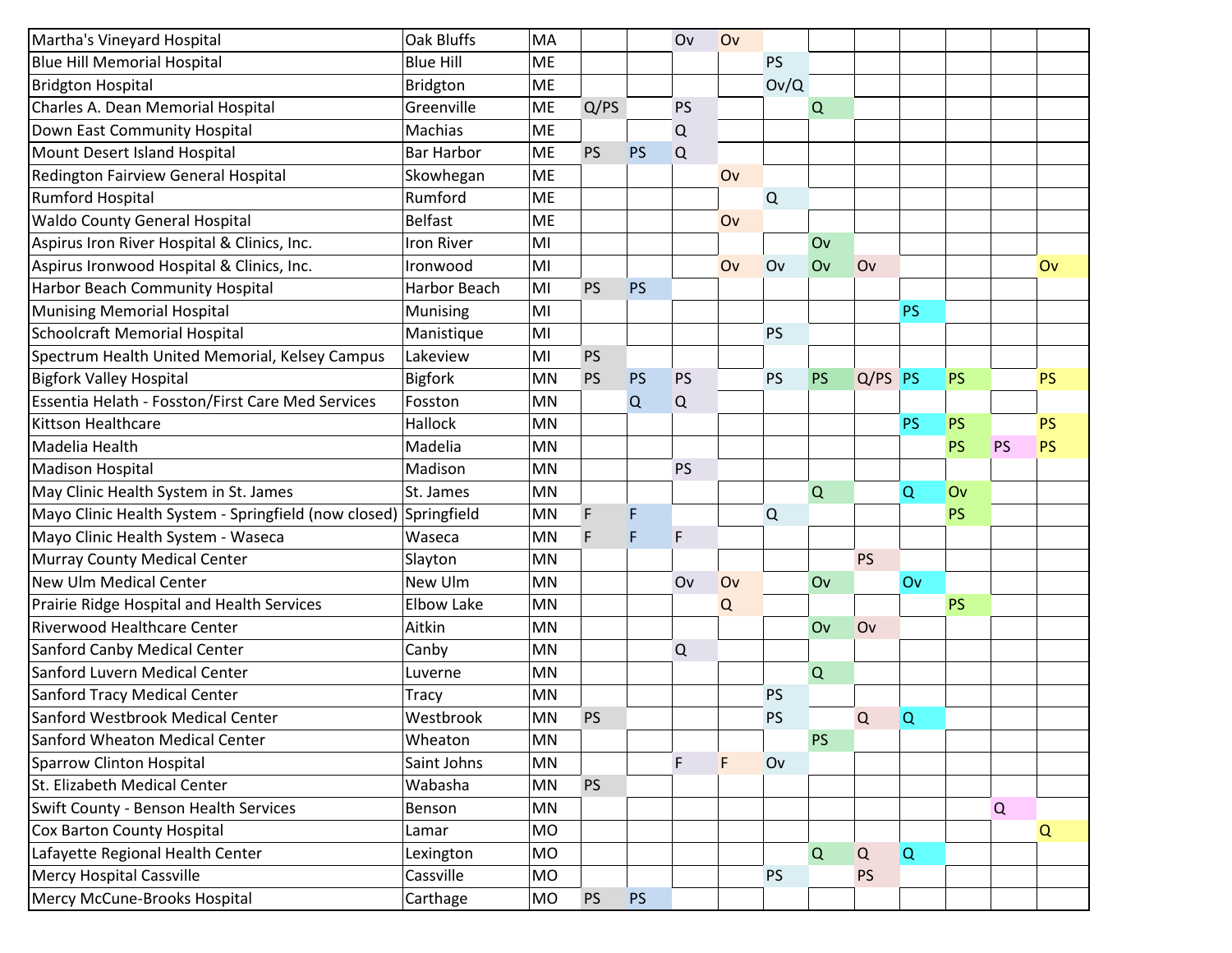| Perry County Memorial Hospital                   | Perryville     | <b>MO</b> |   |           |               | Ov        | Ov |           |           |           |          |           |           |
|--------------------------------------------------|----------------|-----------|---|-----------|---------------|-----------|----|-----------|-----------|-----------|----------|-----------|-----------|
| Pike County Memorial Hospital                    | Louisiana      | <b>MO</b> |   |           | Ov            | $Ov/Q$ Q  |    |           |           |           |          |           |           |
| <b>Baptist Medical Center Attala</b>             | Kosciusko      | <b>MS</b> |   |           |               |           |    |           |           | Q         |          |           |           |
| Franklin County Memorial Hospital                | Meadville      | <b>MS</b> |   |           |               |           |    | <b>PS</b> |           |           |          |           |           |
| Laird Hospital                                   | Union          | <b>MS</b> |   |           |               |           |    |           | <b>PS</b> |           |          |           |           |
| North Sunflower Medical Center                   | Ruleville      | <b>MS</b> |   | <b>PS</b> |               |           |    |           |           |           |          |           |           |
| Tallahatchie General Hospital                    | Charleston     | <b>MS</b> |   |           |               |           |    |           |           |           |          |           | <b>PS</b> |
| Barrett Hospital & HealthCare                    | Dillon         | MT        |   |           |               | Ov        |    |           | Ov        | Ov        |          | Ov        | Ov        |
| Central Montana Medical Center                   | Lewistown      | MT        |   |           |               |           | Ov | Ov        | Ov        | Ov        |          |           |           |
| Community Hospital of Anaconda                   | Anaconda       | MT        | Q |           |               | Q         |    |           |           | Ov        |          |           |           |
| Livingston HealthCare                            | Livingston     | MT        |   |           |               |           | Ov | Ov        | Ov        | Ov        |          |           | Ov        |
| Logan Health - Whitefish                         | Whitefish      | MT        |   |           |               |           |    |           |           |           |          |           | Ov        |
| Missouri River Medical Center                    | Fort Benton    | MT        | Q | Q         |               |           |    |           |           |           |          |           |           |
| <b>Phillips County Medical Center</b>            | Malta          | MT        |   |           |               | Ov        |    |           |           |           | Q        |           |           |
| Providence St. Joseph Medical Center             | Polson         | MT        |   |           | $\mathsf Q$   |           |    |           |           |           |          |           |           |
| <b>Ruby Valley Medical Center</b>                | Sheridan       | MT        |   |           |               |           |    |           |           |           | $\Omega$ |           |           |
| The Outer Banks Hospital                         | Nags Head      | <b>NC</b> | Q |           | F             |           |    |           |           |           |          |           |           |
| Transylvania Regional Hospital                   | <b>Brevard</b> | <b>NC</b> |   |           | Ov            | Ov        | Ov |           | Ov        | Ov        | Ov       |           |           |
| <b>Vidant Bertie Hospital</b>                    | Windsor        | <b>NC</b> |   |           |               |           |    |           |           |           |          | <b>PS</b> |           |
| <b>Ashley Medical Center</b>                     | Ashley         | <b>ND</b> |   |           |               | <b>PS</b> |    |           |           |           |          |           |           |
| Cavalier County Memorial Hospital & Clinics      | Langdon        | <b>ND</b> |   |           |               |           |    |           |           |           | Q        |           |           |
| CHI Oakes Hospital                               | Oakes          | <b>ND</b> |   |           |               |           |    |           |           |           |          | <b>PS</b> |           |
| CHI St. Alexius Health Carrington                | Carrington     | <b>ND</b> |   |           | Ov            |           | Ov | Ov        | Ov        | Ov        | Ov       | Ov        |           |
| <b>First Care Health Center</b>                  | Park River     | <b>ND</b> |   |           |               | <b>PS</b> |    |           |           | <b>PS</b> |          | <b>PS</b> |           |
| Jamestown Regional Medical Center                | Jamestown      | <b>ND</b> |   |           |               |           |    |           |           |           | Ov       | Ov        | Ov        |
| Linton Hospital                                  | Linton         | <b>ND</b> |   |           |               |           |    |           |           | Ov        |          | $\Omega$  |           |
| Northwood Deaconess Hospital                     | Northwood      | <b>ND</b> |   |           |               |           |    |           |           |           | Q        |           |           |
| Pembina County Memorial Hospital                 | Cavalier       | <b>ND</b> |   |           |               |           |    |           |           | Q         | Q        | Q         |           |
| Sanford Hillsboro Medical Center                 | Hillsboro      | <b>ND</b> |   |           |               |           |    |           | <b>PS</b> |           |          |           |           |
| Sanford Mayville Medical Center                  | Mayville       | <b>ND</b> |   |           |               | $\Omega$  | Ov |           | <b>PS</b> |           | Ov       |           |           |
| South Central Health (formerly Wishek Community) | Wishek         | <b>ND</b> |   |           |               |           |    |           |           | Ov        | Q        |           |           |
| St. Andrew's Health Center                       | Bottineau      | <b>ND</b> |   |           | ${\mathsf Q}$ |           |    |           | Q         |           | Q        | $\alpha$  | Q         |
| St. Luke's Medical Center                        | Crosby         | <b>ND</b> |   |           |               |           |    | Ov/PS     |           |           |          | $\Omega$  |           |
| <b>Tioga Medical Center</b>                      | Tioga          | <b>ND</b> |   |           |               | <b>PS</b> |    |           |           |           |          |           |           |
| <b>Towner County Medical Center</b>              | Cando          | <b>ND</b> |   |           |               | Q         |    |           |           | Ov        | Q        | Ov/Q      |           |
| <b>West River Health Services</b>                | Hettinger      | <b>ND</b> |   |           | Ov            | Ov        |    | Ov        | Ov        |           | Q        |           | Ov        |
| Annie Jeffrey Memorial County Health Center      | Osceola        | <b>NE</b> |   |           |               |           |    |           |           |           |          | $\Omega$  |           |
| Avera Creighton Hospital                         | Creighton      | <b>NE</b> |   |           | $\mathsf Q$   |           |    |           |           |           |          |           |           |
| Boone County Health Center                       | Albion         | <b>NE</b> |   |           | Ov            |           |    |           |           |           |          |           | Ov        |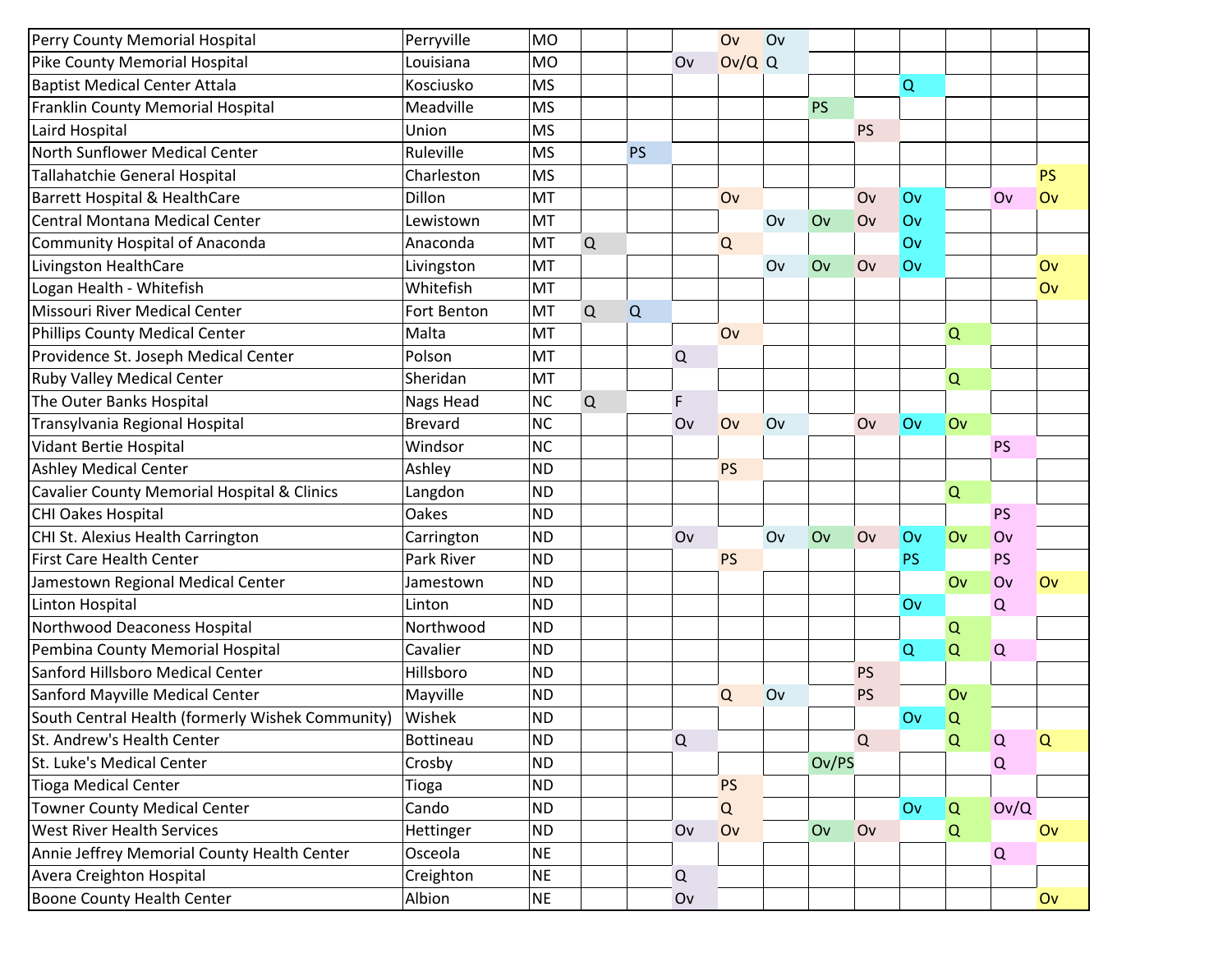| <b>Box Butte General Hospital</b>     | Allianca          | <b>NE</b> |   |   |               |               |           |           | Ov        |             |           |           |           |
|---------------------------------------|-------------------|-----------|---|---|---------------|---------------|-----------|-----------|-----------|-------------|-----------|-----------|-----------|
| <b>Brodstone Memorial Hospital</b>    | Superior          | <b>NE</b> |   |   | <b>PS</b>     |               |           |           |           |             | Ov        |           |           |
| <b>Butler City Health Care Center</b> | David City        | <b>NE</b> |   |   |               |               |           |           | Q         |             |           |           |           |
| <b>Callaway District Hospital</b>     | Callaway          | <b>NE</b> |   |   |               |               |           | <b>PS</b> |           | <b>PS</b>   |           |           |           |
| <b>Cherry County Hospital</b>         | Valentine         | <b>NE</b> |   |   |               | Ov            |           |           |           |             |           |           |           |
| <b>CHI Health Plainview</b>           | Plainview         | <b>NE</b> |   |   |               |               |           | $\Omega$  | Q         | $\mathsf Q$ |           | Q         |           |
| CHI Health Schuyler                   | Schuyler          | <b>NE</b> | Q | Q | Q             |               |           | <b>PS</b> |           |             |           |           |           |
| <b>Community Hospital</b>             | McCook            | <b>NE</b> |   |   |               |               |           |           | Ov        |             |           |           |           |
| <b>Community Medical Center</b>       | <b>Falls City</b> | <b>NE</b> |   |   |               |               |           |           | Ov        | Ov/Q        |           | Ov        |           |
| <b>Cozad Community Hospital</b>       | Cozad             | <b>NE</b> |   |   |               |               |           |           | Q         |             |           |           |           |
| <b>Dundy County Hospital</b>          | Benkelman         | <b>NE</b> |   |   | <b>PS</b>     |               |           |           |           |             |           |           |           |
| <b>Fillmore County Hospital</b>       | Geneva            | <b>NE</b> |   |   |               |               |           |           |           | $\Omega$    |           |           |           |
| Franklin County Memorial Hospital     | Franklin          | <b>NE</b> |   |   |               |               |           |           | $\Omega$  |             |           |           |           |
| <b>Gordon Memorial Hospital</b>       | Gordon            | <b>NE</b> |   |   |               |               |           |           | Q         |             |           |           |           |
| Harlan County Health System           | Alma              | <b>NE</b> |   |   | <b>PS</b>     |               |           |           |           |             |           |           |           |
| <b>Henderson Health Care Services</b> | Henderson         | <b>NE</b> |   |   |               |               |           | <b>PS</b> |           |             |           | <b>PS</b> |           |
| <b>Howard County Medical Center</b>   | St. Paul          | <b>NE</b> |   |   |               |               | $\Omega$  |           | Q         | $\alpha$    | Ov        | Ov        |           |
| Jefferson Community Health & Life     | Fairbury          | <b>NE</b> |   |   |               |               |           |           | Ov        |             | Q         |           |           |
| Johnson County Hospital               | Tecumseh          | <b>NE</b> |   |   | $\mathsf Q$   |               |           |           |           |             |           |           |           |
| <b>Memorial Community Hospital</b>    | <b>Blair</b>      | <b>NE</b> | Q | Q |               |               |           |           |           |             |           |           |           |
| <b>Memorial Healthcare Systems</b>    | Seward            | <b>NE</b> |   |   |               | $Ov/Q$ $Ov/Q$ |           |           |           |             |           |           |           |
| <b>Memorial Hospital</b>              | Aurora            | <b>NE</b> | Q |   |               |               |           |           |           |             |           |           |           |
| <b>Merrick Medical Center</b>         | Central City      | <b>NE</b> |   |   |               |               |           |           |           | $\mathsf Q$ |           |           |           |
| <b>Osmond General Hospital</b>        | Osmond            | <b>NE</b> |   |   |               |               |           |           | <b>PS</b> |             |           |           |           |
| Pawnee County Memorial Hospital       | Pawnee City       | <b>NE</b> |   |   |               |               | <b>PS</b> |           | <b>PS</b> | <b>PS</b>   | <b>PS</b> |           |           |
| <b>Pender Community Hospital</b>      | Pender            | <b>NE</b> |   |   | $\Omega$      | <b>PS</b>     |           |           |           |             |           |           |           |
| Phelps Memorial Helath Center         | Holdrege          | <b>NE</b> | F | F |               |               |           |           |           |             |           |           |           |
| Regional West Garden City Hospital    | Oshkosh           | <b>NE</b> |   |   | <b>PS</b>     | PS            |           |           |           |             |           |           |           |
| <b>Rock County Hospital</b>           | <b>Bassett</b>    | <b>NE</b> |   | Q |               |               |           |           |           |             |           |           |           |
| Syracuse Area Health                  | Syracuse          | <b>NE</b> |   |   |               |               |           |           |           |             |           |           | <b>PS</b> |
| <b>Tilden Community Hospital</b>      | Tilden            | <b>NE</b> |   | Q |               |               |           |           |           |             |           |           |           |
| <b>Warren Memorial Hospital</b>       | Friend            | <b>NE</b> |   | Q |               |               |           |           |           |             |           |           |           |
| West Holt Memorial Hospital           | Atkinson          | <b>NE</b> |   |   | PS            |               |           |           |           |             | <b>PS</b> |           |           |
| Cottage Hospital                      | Woodsville        | <b>NH</b> |   |   | ${\mathsf Q}$ |               |           |           |           |             |           |           |           |
| <b>Huggins Hospital</b>               | Wolfeboro         | <b>NH</b> |   |   | Ov            |               | Q         |           |           |             |           |           |           |
| <b>Speare Memorial Hospital</b>       | Plymouth          | <b>NH</b> |   |   | Ov            | Ov            |           |           |           |             |           |           |           |
| The Memorial Hospital                 | North Conway      | <b>NH</b> |   |   | Ov            |               |           |           |           |             |           |           |           |
| Miners' Colfax Medical Center         | Raton             | <b>NM</b> |   |   |               |               |           |           |           |             | Ov        |           |           |
| Nor Lea General Hospital              | Lovington         | <b>NM</b> | F | F |               |               |           |           |           |             |           |           |           |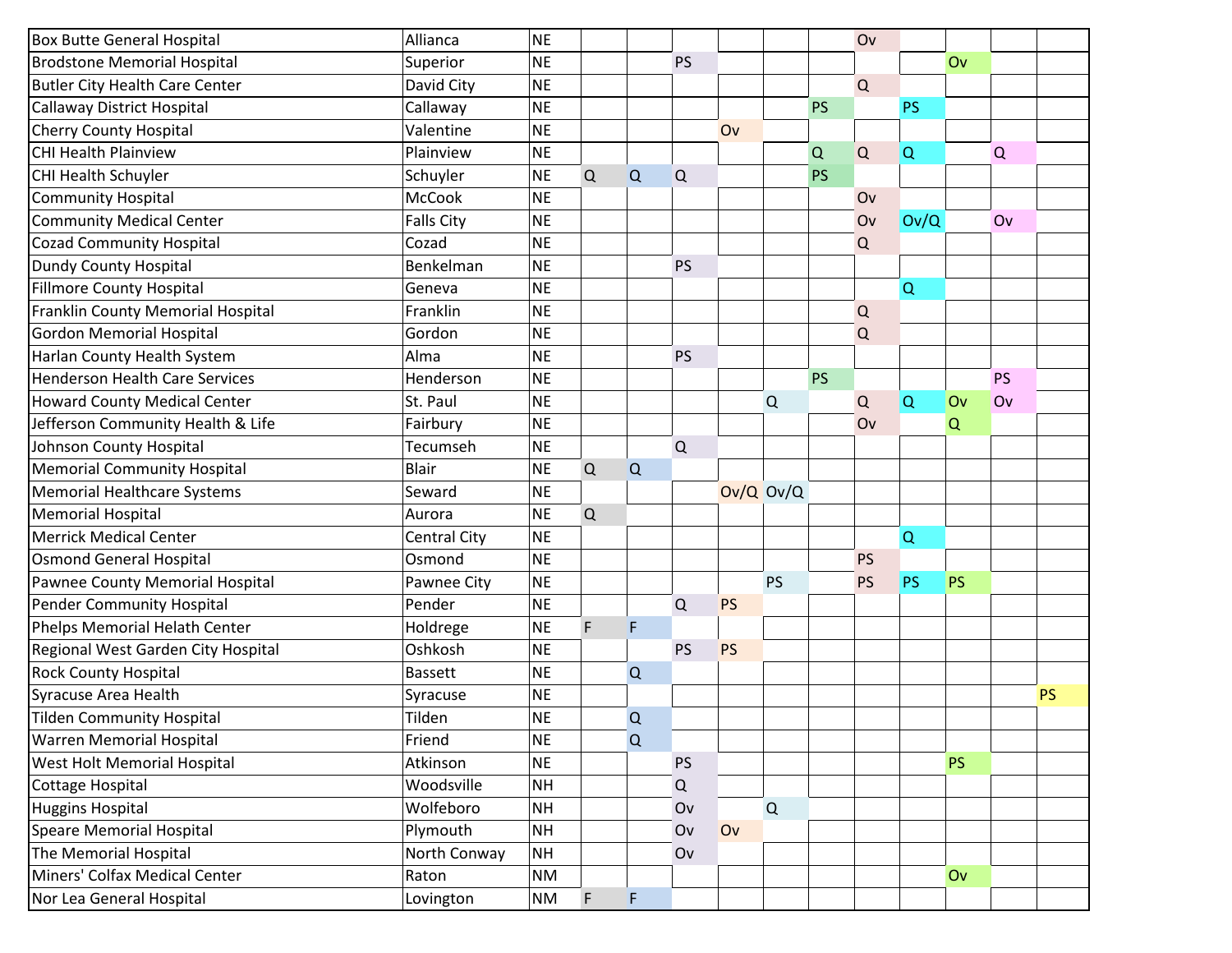| Socorro General Hospital                       | Socorro                | <b>NM</b> | Q           | Q         | Q           |           |           |           |           |           |    |          |           |
|------------------------------------------------|------------------------|-----------|-------------|-----------|-------------|-----------|-----------|-----------|-----------|-----------|----|----------|-----------|
| <b>Battle Mountain General Hospital</b>        | <b>Battle Mountain</b> | <b>NV</b> | F           | F         | F           | PS/F      |           |           |           |           |    |          |           |
| <b>Humboldt General Hospital</b>               | Winnemucca             | <b>NV</b> | F           | F         | F           | F         |           |           |           |           |    |          |           |
| <b>Pershing General Hospital</b>               | Lovelock               | <b>NV</b> |             |           |             |           |           |           |           |           |    |          | $\Omega$  |
| Catskill Regional Medical Center - G. Hermann  | Calicoon               | <b>NY</b> |             | Q         |             |           | <b>PS</b> | Q         | Q         | $Q/PS$ PS |    |          |           |
| Clifton-Fine Hospital                          | <b>Star Lake</b>       | <b>NY</b> |             | <b>PS</b> | <b>PS</b>   |           | <b>PS</b> |           |           |           |    |          |           |
| <b>Ellenville Regional Hospital</b>            | Ellenville             | <b>NY</b> |             | $\Omega$  |             |           |           |           |           |           |    |          |           |
| <b>River Hospital</b>                          | Alexandria Bay         | <b>NY</b> |             |           |             |           |           |           |           |           |    | Ov       |           |
| Aultman Orrville Hospital                      | Orrville               | OH        |             |           |             |           |           | Q         |           |           |    |          |           |
| <b>Bluffton Hospital</b>                       | Bluffton               | OH        |             |           | <b>PS</b>   |           |           | PS        |           |           |    |          |           |
| <b>Doctors Hospital of Nelsonville</b>         | Nelsonville            | OH        | $\mathsf Q$ |           |             |           |           |           |           |           |    |          |           |
| Lodi Community Hospital                        | Lodi                   | OH        |             |           | $\mathsf Q$ |           |           |           |           |           |    |          |           |
| Mercy Allen Hospital                           | Oberlin                | OH        | $\mathsf Q$ |           |             |           |           |           |           |           |    |          |           |
| <b>Paulding County Hospital</b>                | Paulding               | OH        |             |           |             |           | Q         |           |           |           |    |          |           |
| Promedica Defiance Regional Medical Center     | Defiance               | OH        | $\mathsf F$ | F         | F           | F         |           |           |           |           |    |          |           |
| <b>Trinity Hospital Twin City</b>              | Dennison               | OH        |             |           |             | Q         |           |           |           |           |    |          |           |
| University Hospitals - Conneaut Medical Center | Conneaut               | OH        |             | <b>PS</b> |             |           |           |           |           |           |    |          |           |
| <b>Cimarron Memorial Hospital</b>              | <b>Boise City</b>      | OK        |             |           |             | <b>PS</b> |           |           |           |           |    |          |           |
| <b>Fairview Regional Medical Center</b>        | Fairview               | OK        |             |           |             |           |           | PS        |           |           |    |          |           |
| <b>Harper County Community Hospital</b>        | <b>Buffalo</b>         | OK        |             | <b>PS</b> |             |           |           |           | <b>PS</b> |           |    | Q        | Q         |
| <b>Holdenville Community Hospital</b>          | Holdenville            | OK        |             |           |             |           |           | Q         |           |           |    |          |           |
| Jefferson County Hospital                      | Waurika                | OK        |             |           |             |           |           |           |           |           |    |          | Q         |
| Mercy Hospital Kingfisher                      | Kingfisher             | OK        |             |           |             |           |           | Q         |           | $\Omega$  |    |          | Q         |
| Mercy Hospital Logan County                    | Guthrie                | OK        |             |           |             |           |           | Q         |           | $\Omega$  |    |          | Q         |
| Mercy Hospital Tishomingo                      | Tishomingo             | OK        |             |           |             |           |           |           | Q         | $\Omega$  |    |          | Q         |
| Okeene Municipal Hospital                      | Okeene                 | OK        |             |           | <b>PS</b>   | PS        |           |           |           |           |    |          |           |
| <b>Grande Ronde Hospital</b>                   | La Grande              | OR        |             |           |             |           |           | Ov        | Ov        |           |    |          |           |
| <b>Wallowa Memorial Hospital</b>               | Enterprise             | OR        |             |           |             |           |           | Ov        | Ov        |           | Ov | Ov       | Ov        |
| DLP Conemaugh Meyersdale Medical Center        | Meyersdale             | PA        |             |           |             |           |           |           |           |           |    |          | Q         |
| Penn Highlands Elk                             | Saint Marys            | PA        |             |           |             |           |           |           |           |           |    |          | Ov        |
| <b>Allendale County Hospital</b>               | Fairfax                | SC        |             |           |             |           |           |           |           |           |    | Q        |           |
| <b>Edgefield County Healthcare</b>             | Edgefield              | SC        |             |           |             |           |           |           |           |           |    | Q        | Q         |
| Avera Dells Area Hospital                      | <b>Dell Rapids</b>     | SD        |             |           |             |           |           |           |           |           |    |          | <b>PS</b> |
| <b>Avera Gregory Hospital</b>                  | Gregory                | SD        |             |           |             |           |           |           |           | Ov        |    |          |           |
| <b>Avera Hand County Memorial Hospital</b>     | Miller                 | SD        |             |           |             |           |           |           | Ov        |           | Ov | Ov/PS Ov |           |
| Avera St. Benedict Health Center               | Parkston               | SD        |             |           |             |           |           |           |           |           | Q  |          |           |
| Avera Weskota Memorial Medical Center          | Wessington Sprin SD    |           |             |           |             |           | <b>PS</b> |           |           |           |    |          |           |
| Eureka Community Health Services - Avera       | Eureka                 | SD        |             |           |             |           | <b>PS</b> | <b>PS</b> |           |           |    |          |           |
| Huron Regional Medical Center                  | Huron                  | SD        | $\mathsf F$ | F         |             |           |           |           |           |           |    |          |           |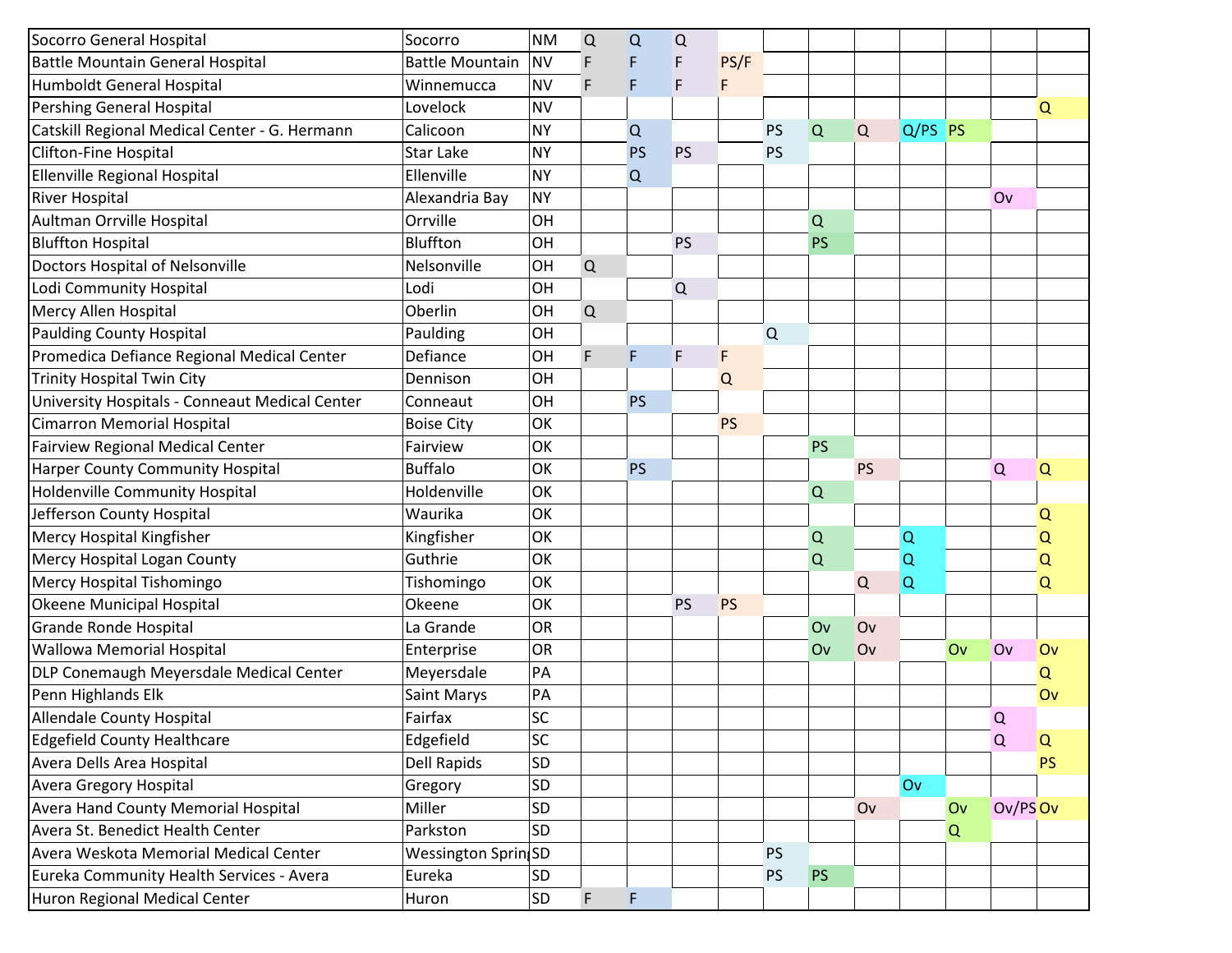| Madison Regional Health System             | Madison             | SD        |             |           | $Ov/Q$ Ov |           |             |           |           |           |           |           | Ov        |
|--------------------------------------------|---------------------|-----------|-------------|-----------|-----------|-----------|-------------|-----------|-----------|-----------|-----------|-----------|-----------|
| Milbank Area Hospital Avera                | Milbank             | SD        |             |           |           |           |             |           |           |           |           | Ov        |           |
| Monument Health Custer Hospital            | Custer              | SD        |             |           |           |           |             |           |           |           |           | <b>PS</b> |           |
| Platte Health Center Avera                 | Platte              | SD        |             |           |           |           | <b>PS</b>   |           |           | <b>PS</b> |           |           | <b>PS</b> |
| Sanford Canton-Inwood Medical Center       | Canton              | SD        |             |           |           | Q         |             |           |           |           |           |           |           |
| Sanford Webster Medical Center             | Webster             | SD        |             |           |           |           |             |           |           | <b>PS</b> |           |           |           |
| Hancock County Hospital - Ballad Health    | Sneedville          | <b>TN</b> | $\Omega$    |           |           | <b>PS</b> |             |           |           |           |           | <b>PS</b> |           |
| Riverview Regional Medical Center          | Carthage            | <b>TN</b> |             |           |           |           |             | $\Omega$  |           | Q         |           |           |           |
| <b>TriStar Ashland City Medical Center</b> | <b>Ashland City</b> | <b>TN</b> |             |           | <b>PS</b> |           |             | Q         |           | Q         |           |           |           |
| <b>Trousdale Medical Center</b>            | Hartsville          | <b>TN</b> |             |           |           |           |             |           |           | <b>PS</b> |           | Q         |           |
| <b>Ballenger Memorial Hospital</b>         | Ballenger           | <b>TX</b> |             |           |           |           | $\mathsf Q$ |           |           |           |           |           |           |
| <b>Bayside Community Hospital</b>          | Anahuac             | <b>TX</b> |             |           | F         |           |             |           |           |           |           |           |           |
| <b>Big Bend Regional Medical Center</b>    | Alpine              | <b>TX</b> | $\mathsf Q$ |           |           |           |             |           |           |           |           |           |           |
| <b>Collingsworth General Hospital</b>      | Wellington          | <b>TX</b> |             |           |           |           |             | <b>PS</b> |           |           |           | <b>PS</b> |           |
| <b>Concho County Hospital</b>              | Eden                | <b>TX</b> | F           | F         | F         | F         |             |           |           |           |           |           |           |
| <b>Crane County Hospital District</b>      | Crane               | <b>TX</b> | F           | F         | F         |           |             |           |           |           |           |           |           |
| <b>Electra Memorial Hospital</b>           | Electra             | <b>TX</b> | <b>PS</b>   | <b>PS</b> | PS        |           |             |           | <b>PS</b> | <b>PS</b> |           |           |           |
| <b>Hamilton General Hospital</b>           | Hamilton            | <b>TX</b> |             |           |           |           |             |           |           |           |           |           | <b>PS</b> |
| <b>Hansford County Hospital</b>            | Spearman            | <b>TX</b> |             |           | PS        | PS        |             |           |           |           |           |           |           |
| <b>Haskell Memorial Hospital</b>           | Haskell             | <b>TX</b> |             |           |           | F         |             |           |           |           |           |           |           |
| Jackson County Hospital District           | Edna                | <b>TX</b> |             |           |           |           |             |           |           | <b>PS</b> | <b>PS</b> | <b>PS</b> |           |
| Kimble Hospital                            | Junction            | <b>TX</b> |             |           |           |           |             | Ov        |           |           |           |           |           |
| Lillian M. Hudspeth Memorial Hospital      | Sonora              | <b>TX</b> | F           | F         | F.        | F         |             |           |           |           |           |           |           |
| Lynn County Hospital District              | Tahoka              | <b>TX</b> |             |           |           |           | <b>PS</b>   |           |           |           |           |           |           |
| Medina Regional Hospital                   | Hondo               | <b>TX</b> |             |           |           | Q         |             |           |           |           |           |           |           |
| Mitchell County Hospital District          | Colorado City       | <b>TX</b> |             |           |           |           |             | Q         | Q/PS      |           |           | Q         |           |
| <b>Ochiltree General Hospital</b>          | Perryton            | <b>TX</b> |             |           |           | F         |             |           |           |           |           |           |           |
| <b>Olney Hamilton Hospital</b>             | Olney               | <b>TX</b> |             |           |           |           | Q           |           |           |           |           |           |           |
| <b>Plains Memorial Hospital</b>            | Dimmitt             | <b>TX</b> |             | <b>PS</b> |           |           |             |           |           |           |           |           |           |
| Seton Edgar B. Davis Hospital              | Luling              | <b>TX</b> | Q           |           |           |           |             |           |           |           |           |           |           |
| W.J. Mangold Memorial Hospital             | Lockney             | <b>TX</b> |             |           |           |           |             |           |           | <b>PS</b> |           |           |           |
| <b>Beaver Valley Hospital</b>              | Beaver              | UT        |             |           |           |           |             |           |           |           |           | Ov        |           |
| <b>Central Valley Medical Center</b>       | Nephi               | UT        | <b>PS</b>   | <b>PS</b> |           |           |             |           |           |           |           |           |           |
| Delta Community Medical Center             | Delta               | UT        | <b>PS</b>   |           |           |           |             |           |           |           |           |           |           |
| <b>Fillmore Community Medical Center</b>   |                     |           |             |           |           |           |             |           |           |           |           |           |           |
|                                            | Fillmore            | UT        |             |           | <b>PS</b> |           |             |           |           |           |           | <b>PS</b> |           |
| Kane County Hospital                       | Kanab               | UT        |             |           |           |           |             |           |           |           |           |           |           |
| Milford Valley Memorial Hospital           | Milford             | UT        |             |           |           | F         |             | <b>PS</b> |           |           |           |           |           |
| Moab Regional Hospital                     | Moab                | UT        |             |           |           |           |             |           |           |           |           |           | PS        |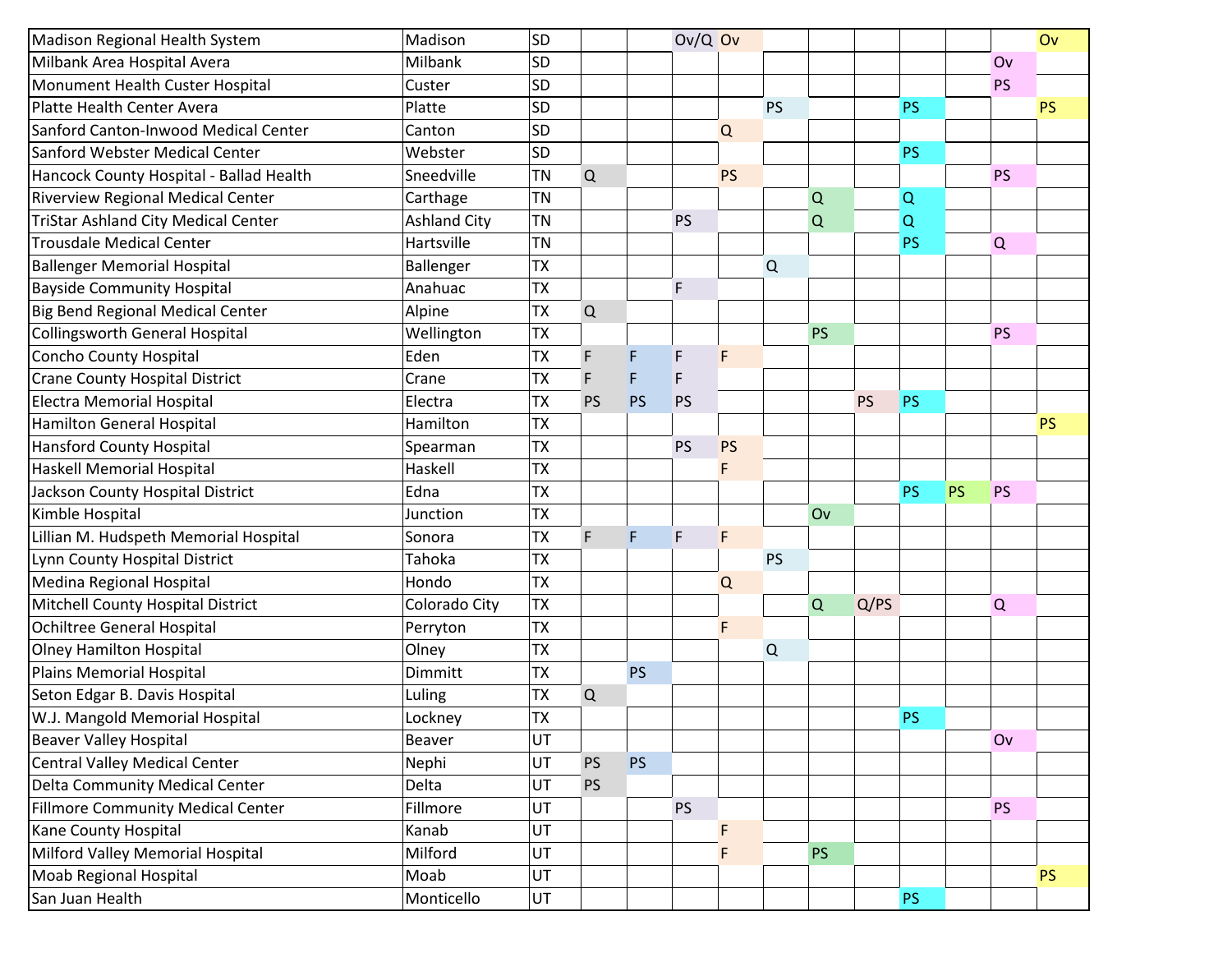| Sanpete Valley Hospital                                    | <b>Mount Pleasant</b> | UT        |             |           |       |    |          |           |           |    |    |    | <b>PS</b> |
|------------------------------------------------------------|-----------------------|-----------|-------------|-----------|-------|----|----------|-----------|-----------|----|----|----|-----------|
| <b>Bath County Community Hospital</b>                      | <b>Hot Springs</b>    | VA        | F           | F         |       |    |          |           |           |    |    |    |           |
| <b>Dickenson Community Hospital</b>                        | Clintwood             | VA        |             |           |       |    |          | Q         |           |    |    |    |           |
| <b>Grafton City Hospital</b>                               | Grafton               | VA        |             |           |       |    |          |           |           |    |    |    | $\Omega$  |
| Androscoggin Valley Hospital                               | <b>Berlin</b>         | VT        |             |           |       |    |          |           | Ov        |    |    |    |           |
| <b>Grace Cottage Hospital</b>                              | Townshend             | VT        |             |           |       |    |          | <b>PS</b> | <b>PS</b> |    |    |    |           |
| Mt. Ascutney Hospital                                      | Windsor               | VT        |             |           |       |    | $\Omega$ |           |           |    |    |    |           |
| <b>Cascade Medical</b>                                     | Leavenworth           | <b>WA</b> |             |           |       |    |          |           |           |    |    |    | Q         |
| Kittitas Valley Community Hospital                         | Ellensburg            | <b>WA</b> |             |           | Ov    |    |          |           |           |    |    |    |           |
| <b>Odessa Memorial Healthcare Center</b>                   | Odessa                | WA        |             | Q         |       |    |          |           |           |    |    |    |           |
| Providence Mount Carmel Hospital                           | Colville              | <b>WA</b> |             |           |       |    | Ov       |           |           |    |    |    |           |
| Snoqualmie Valley Hospital                                 | Snoqualmie            | WA        |             | Q         |       |    |          |           |           |    |    |    |           |
| Whitman Hospital and Medical Center                        | Colfax                | <b>WA</b> | <b>PS</b>   | <b>PS</b> | Ov/PS |    |          |           |           |    |    |    |           |
| Aspirus Langlade Hospital                                  | Antigo                | WI        |             |           |       |    |          |           | Ov        | Ov |    |    |           |
| Aspirus Medford Hospital & Clinics, Inc.                   | Medford               | WI        |             |           |       | Ov | Ov       |           |           |    |    |    |           |
| <b>Calumet Medical Center</b>                              | Chilton               | WI        |             |           |       | Q  | PS       |           |           |    |    |    |           |
| Door County Medical Center                                 | Surgeon Bay           | WI        |             |           |       |    | Ov       | Ov        |           |    |    |    |           |
| Good Samaritan Health Center                               | Merrill               | WI        |             |           |       |    | Ov       |           |           |    |    |    |           |
| Gundersen St. Joseph's Hospital and Clinics                | Hillsboro             | WI        |             |           |       |    |          |           | Q         |    |    |    |           |
| <b>Gundersen Tri-County Hospital and Clinics</b>           | Whitehall             | WI        |             |           |       |    |          |           | <b>PS</b> |    |    |    |           |
| Hudson Hospital & Clinic                                   | Hudson                | WI        |             |           | Ov    |    |          |           |           |    |    |    |           |
| <b>Indianhead Medical Center</b>                           | Shell Lake            | WI        |             |           |       |    |          |           |           |    | Q  |    |           |
| Ladd Memorial Hospital                                     | Osceola               | WI        |             | <b>PS</b> |       |    |          |           |           |    |    |    |           |
| Mayo Clinic Health System - Red Cedar                      | Menomonie             | WI        |             |           | Ov    |    |          |           |           |    | Ov |    |           |
| Mayo Clinic Health System (formerly Franciscan Skem Sparta |                       | WI        |             | Q         |       |    |          |           |           |    |    |    |           |
| Memorial Hospital of Lafayette County                      | Darlington            | WI        |             |           |       |    |          |           |           |    |    |    | <b>PS</b> |
| <b>Memorial Medical Center</b>                             | Ashland               | WI        |             |           |       | F  |          |           |           |    |    |    |           |
| River Falls Area Hospital                                  | <b>River Falls</b>    | WI        |             |           |       |    |          | $\Omega$  |           | Ov |    |    |           |
| <b>Sacred Heart Hostpial</b>                               | Tomahawk              | WI        | $\mathsf Q$ |           |       |    |          | Q         |           |    |    |    |           |
| South Big Horn County CAH                                  | <b>Basin</b>          | WI        | F           | F         |       |    |          |           |           |    |    |    |           |
| St. Mary's Hospital - Superior                             | Superior              | WI        |             |           |       | F  |          |           |           |    |    |    |           |
| Stoughton Hospital                                         | Stoughton             | WI        |             | <b>PS</b> |       |    |          |           |           |    |    |    |           |
| ThedaCare Medical Center - New London                      | New London            | WI        | F           | F         | F.    | F  |          |           |           |    |    |    |           |
| ThedaCare Medical Center (formerly Riverside MC)           | Waupaca               | WI        | F           | F         | F.    |    |          |           |           |    | Ov |    |           |
| <b>Tomah Memorial Hospital</b>                             | Tomahawk              | WI        |             |           |       |    | Ov       |           |           |    |    |    |           |
| <b>Upland Hills Health</b>                                 | Dodgeville            | WI        |             |           |       |    |          |           |           |    | Ov |    |           |
| Westfields Hospital & Clinic                               | <b>New Richmond</b>   | WI        |             |           |       |    |          |           |           | Ov | Ov | Ov | Ov        |
| Minnie Hamilton Health System                              | Grantsville           | <b>WV</b> |             |           |       |    |          |           |           |    |    |    | Q         |
| St. Joseph's Hospital of Buckhannon                        | Buckhannon            | WV        |             |           |       |    | Q        |           |           |    |    |    |           |